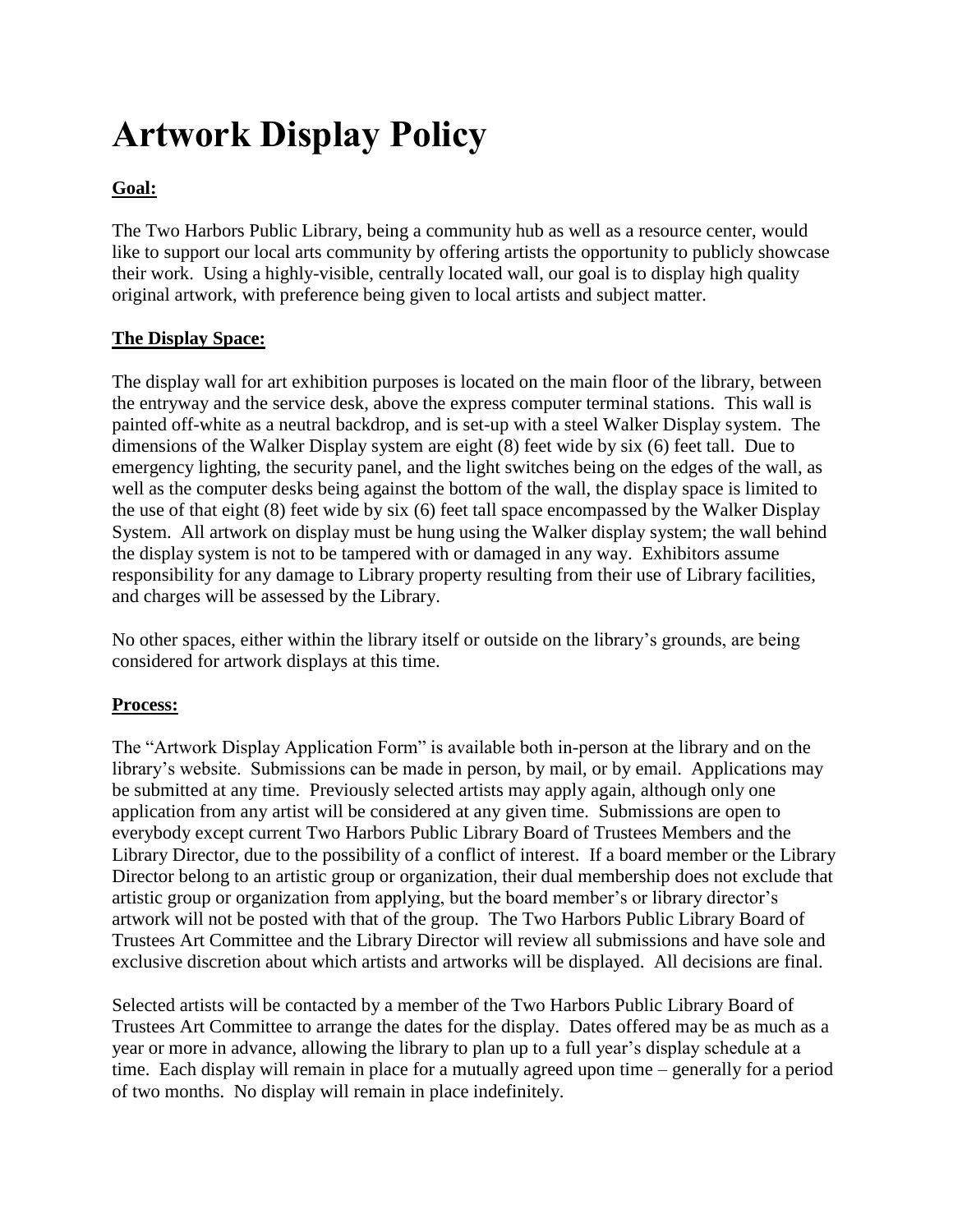All selected artists are required to sign an "Exhibit Release Form" which releases the library from any responsibility for display items. The library assumes no responsibility for loss, damage, or destruction of items while in transit, while on display, or during the set-up or take down of the exhibit. All items brought to and placed in the library are done so at the owner's risk. Groups or individuals must provide their own insurance on the items they display at the library.

The library will not provide storage for the property of organizations or individuals displaying in the library (this includes items used in preparation for the setting up or removal of a display). Set-up and removal of displays should take place in as concise a time period as possible. The setting up and removing of display materials must be done at the days and times agreed upon with the Two Harbors Public Library Board of Trustees Art Committee and the Library Director. The Two Harbors Public Library reserves the right to dismantle an exhibit that has been left past the assigned display time.

## **Guidelines:**

- All artists shall present their exhibits in a tasteful, artistic, and professional-looking manner.
- Granting of permission to display materials does not imply library endorsement of content; nor will the library accept responsibility for the accuracy or inaccuracy of statements made in such materials.
- All displays must meet existing State and Federal laws on obscenity, libel, defamation of character, and invasion of privacy. Displays may not promote or represent any activity or purpose that is in violation of local, state, or federal ordinances or laws, including copyright and public performance laws.
- Displays may not oppose or support either a candidate for elective office or an issue appearing on the ballot.
- Displays may not be used for either promotion or opposition of specific religious or philosophical/motivational groups.
- No exhibitor may solicit members or contributions in their exhibits.
- Prospective exhibitors should keep in mind that the display space is located in a very open and prominent part of the library; as such, it will be viewable by patrons of all ages. Accordingly, the library discourages proposed exhibitions that include significant elements of sexually explicit imagery, nudity, or graphic depictions of violence.
- The name of the artist/group responsible for the display may be included in clear view as a part of the display.

### **Sales:**

The library is not in any way involved in the sale of items on display. Prices for items may not be displayed on the artwork at the library nor included on any information handout provided to/by the library. The artist(s) may provide his/her/their name(s) and contact information, either as a part of the exhibit or as a separate handout, and handle patron requests for information on prices and sales directly. However, any sales of exhibited materials must take place after the exhibit has ended. No works of art may be removed during the exhibit period.